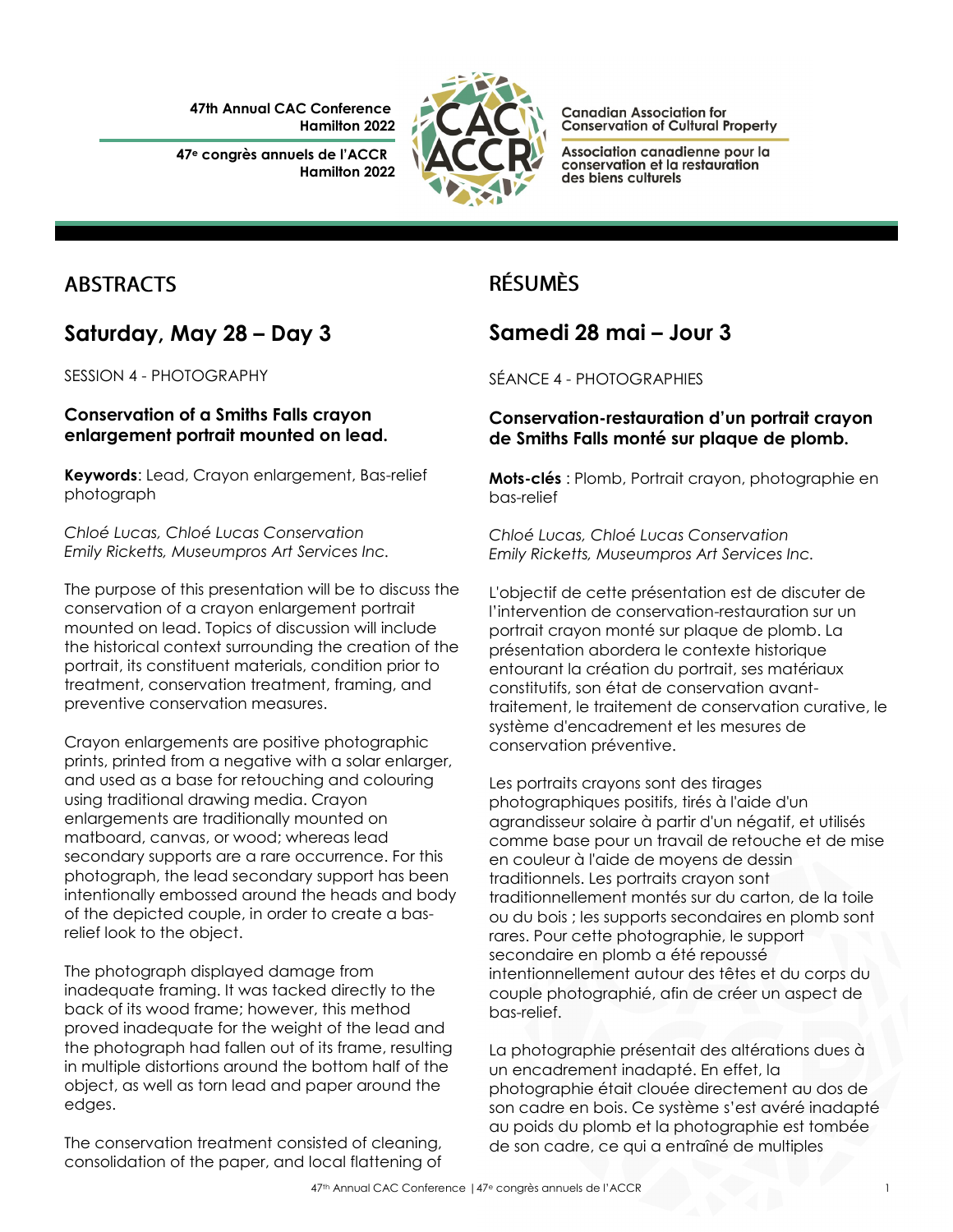the distortion, while conserving the original intentional embossing. The back of the original frame was adapted in order to secure the object in the frame and prevent future falls.

#### **Conservation of Photographs at the Buddhist Archive of Photography, Luang Prabang, Laos**

**Keywords:** Photograph conservation, cultural heritage at risk, Buddhist Archives

*Vincent Dion\*, CONSERVATION+CULTURE Martin Jürgens, Rijksmuseum Ryan Buckley, Photography Collections Specialist in private practice*

Founded in 2005 in Luang Prabang in northern Laos, the Buddhist Archive of Photography contains approximately 35,000 objects created and/or collected by the local buddhist community over 120 years. Since then, photographs in various forms have been identified, catalogued, digitized, and stored following best practices at the temple Vat Souvannakhili. To support the inclusion of the archive in UNESCO's Memory of the World International Register, an important conservation project was completed in 2019 with generous funding from the German Embassy in Vientiane. The project was carried out in two phases by an international team that included Canadian conservators and photograph collection specialists. In the first phase, a functional darkroom was set up at the archive, and a workshop on gelatin-silver photography was given to a group of participants from the community. In the second phase, the basics of photograph conservation were taught to three selected participants, and conservation treatments were performed on some of the most endangered objects in the collection. This paper will discuss the activities of the projects and the creative solutions found to adapt the preservation needs of the collection in the context of the archive, drawing on local knowledge and traditions.

déformations dans la moitié inférieure de l'objet, ainsi que des déchirures du plomb et du papier le long des bords.

Le traitement de conservation curative a donc porté sur le nettoyage, la consolidation du papier et la réduction locale des déformations, tout en préservant le relief original. Le dos du cadre d'origine a été adapté afin de sécuriser l'objet dans le cadre et d'éviter de futures chutes.

#### **Conservation-restauration des photographies aux Archives photographiques bouddhistes de Luang Prabang, au Laos**

**Mots-clés :** conservation-restauration des photographies, patrimoine culturel à risque, archives bouddhistes

*Vincent Dion\* CONSERVATION+CULTURE Martin Jürgens, Rijksmuseum Ryan Buckley, spécialiste des collections de photographies en pratique privée*

Fondées en 2005 à Luang Prabang, dans le nord du Laos, les Archives photographiques bouddhistes comptent environ 35 000 objets créés ou recueillis par la communauté bouddhiste locale sur une période de 120 ans. Depuis, des photographies de diverses formes ont été identifiées, cataloguées, numérisées et entreposées en respectant les pratiques exemplaires au temple Vat Souvannakhili. Pour soutenir l'ajout de ces archives au Registre Mémoire du Monde de l'UNESCO, un important projet de conservation-restauration a été terminé en 2019 grâce au généreux financement de l'ambassade d'Allemagne à Vientiane. Le projet s'est déroulé en deux phases menées par une équipe internationale qui comprenait des conservateurs-restaurateurs et spécialistes des collections de photographies du Canada. Durant la première phase, une chambre noire entièrement fonctionnelle a été installée et un atelier sur la photographie gélatino-argentique a été donné à un groupe de participants issus de la communauté. Durant la seconde phase, les fondements de la conservation-restauration des photographies ont été enseignés à trois participants sélectionnés et des traitements de restauration ont été appliqués à certains des objets les plus à risque de la collection. Cette communication présentera les activités liées aux projets et les solutions créatives imaginées en puisant dans les connaissances et les traditions locales pour s'adapter aux besoins en matière de conservation-restauration dans le contexte des archives.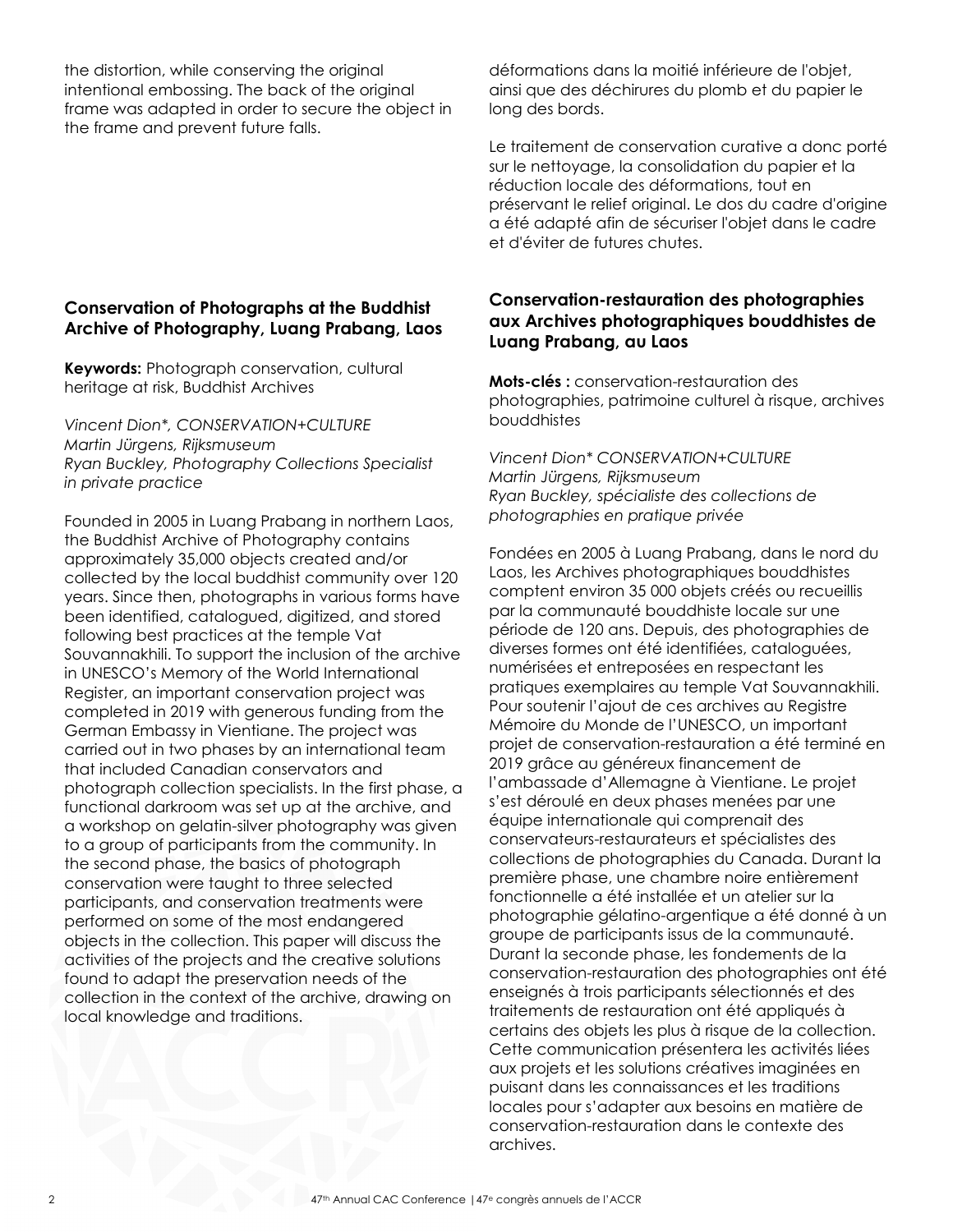#### **Sticking Together - A Multi Department Plan for Magnet Mounting**

**Keywords**: Photographs, magnets, mounting

*Elspeth Jordan\* and Tania Passafiume, Library and Archives Canada*

Many photographers are moving away from the production of traditional, framed gallery prints, pushing the boundaries with new techniques and materials for their photographs. As they become more experimental, conservators must match them in their innovation, finding new ways to appropriately display these works. The recent exhibition "Metamorphosis: Contemporary Canadian Portraits" at the Glenbow Museum provided us with just such a challenge. Two of the photographic works requested for loan required a complete rethink of their previous mounting methods and our use of magnets.

The two pieces could not have been more dissimilar. One was made up of two large photographs printed on vellum, while the other comprised 98 smaller photographs individually mounted to pieces of foam core. The use of frames and traditional mounting hardware was deemed both too expensive and not in keeping with the artistic intent of these works. Other challenges included the need to float the vellum off the wall to prevent the wall colour from showing through, and the need to install 98 photographs in an exact grid. The fact that no Library and Archives Canada staff member would be able to travel to Calgary to install the works added an extra layer of complication.

While searching for an unobtrusive mounting method we hit upon the idea: magnets. While we have used magnets for some time to mount tintypes, this exhibition encouraged us to step outside of our comfort zone and use magnets to mount contemporary photographs. In formulating this plan, we turned to the expertise of the Library and Archives Canada Exhibitions and Collections Management departments.

This presentation will detail the work done by these three departments to meet the challenges inherent in these work. We came together to create mounting and installation techniques that were unique to the pieces they were designed for. This presentation will look at the whole process including consultation with other conservators, materials testing, the design of mounting and installation templates, the creation of custom housing, and the writing of installation guides. This process was only possible thanks to the combined knowledge and

#### **Quand le courant passe – Travail d'équipe pour élaborer un plan de montage à base d'aimants**

**Mots-clés** : photographies, aimants, montage

*Elspeth Jordan\* et Tania Passafiume, Bibliothèque et Archives Canada*

De nombreux photographes s'éloignent de la production de traditionnels tirages encadrés et repoussent les limites en explorant de nouvelles techniques et de nouveaux matériaux pour exposer leurs photographies. À mesure que les photographes expérimentent, les conservateurs-restaurateurs doivent eux aussi faire preuve d'autant d'innovation en trouvant de nouvelles façons d'exposer adéquatement ces œuvres. La récente exposition « Metamorphosis: Contemporary Canadian Portraits » présentée au Musée Glenbow nous a donné l'occasion de nous attaquer à un tel défi. Deux des œuvres photographiques demandées en prêt nous ont poussés à réexaminer entièrement les méthodes de montage précédentes et notre utilisation des aimants.

Les deux œuvres n'auraient pas pu être plus différentes. L'une d'elles était constituée de deux grandes photographies reproduites sur du vélin, tandis que l'autre comprenait 98 petites photographies montées individuellement sur des morceaux de carton-mousse. L'utilisation de cadres et de matériel de montage traditionnel était considérée comme trop coûteuse et ne correspondait pas à la démarche artistique soutenant ces œuvres. Les autres difficultés étaient la nécessité de fixer le vélin à distance du mur pour éviter que la couleur de ce dernier ne transparaisse et le besoin d'installer 98 photographies de manière à former une grille parfaite. De plus, l'impossibilité pour le personnel de Bibliothèque et Archives Canada de se rendre sur place à Calgary nous compliquait encore plus la tâche.

En cherchant des méthodes de montage imperceptibles, nous avons eu l'idée d'utiliser des aimants. Si nous utilisons les aimants depuis un certain temps pour monter les ferrotypes, cette exposition nous a incités à quitter notre zone de confort et à utiliser les aimants pour monter des photographies contemporaines. Pour élaborer ce plan, nous nous sommes tournés vers l'expertise des services des expositions et de la gestion des collections de Bibliothèque et Archives Canada.

Cette présentation expliquera en détail le travail réalisé par ces trois départements afin de relever les défis imposés par ces œuvres. Nous nous sommes alliés pour créer des techniques de montage et